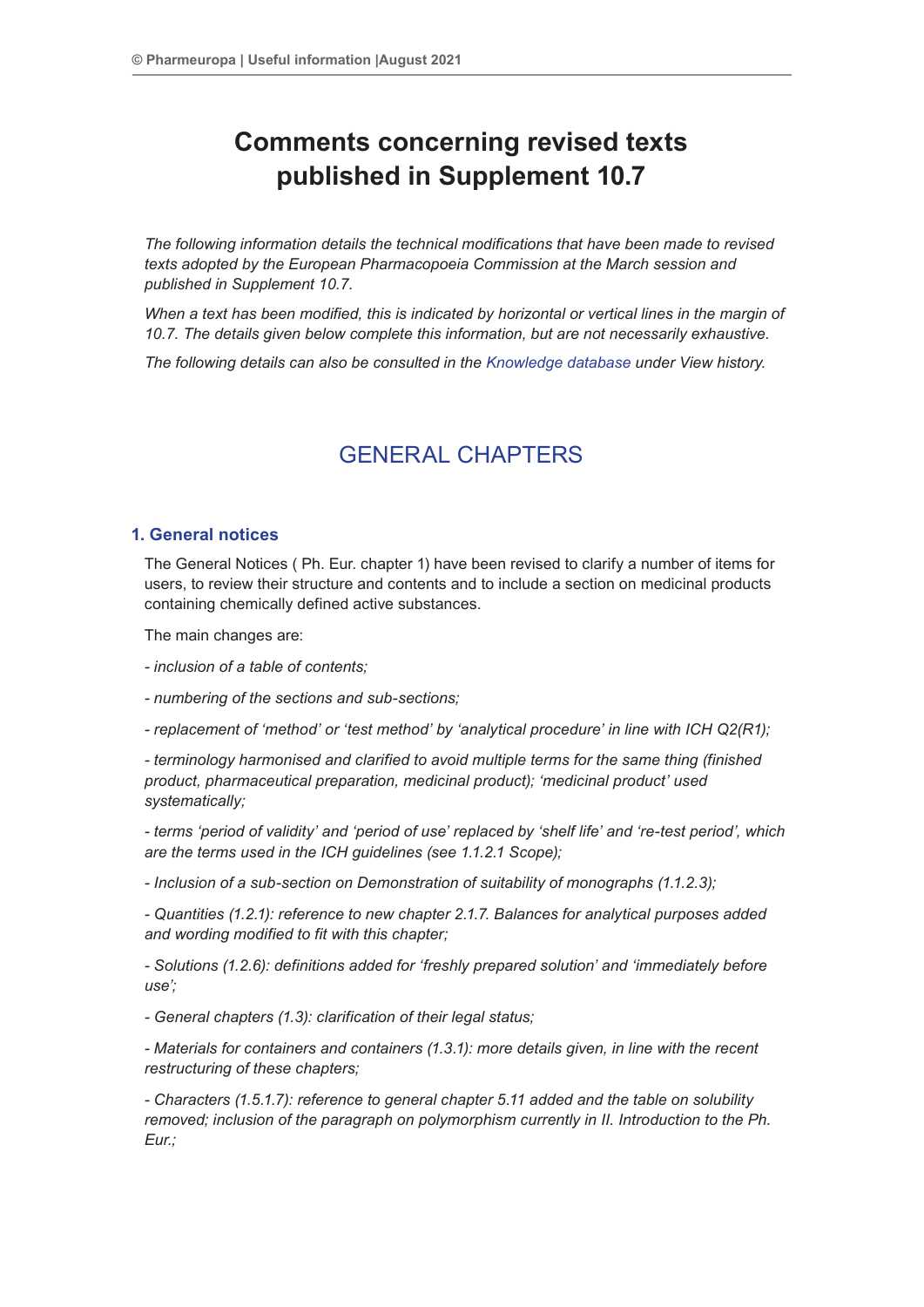*- Identification (1.5.1.8): clarification of first and second identification series and alternative identifications;*

*- Tests and assays (1.5.1.9): Limits: clarification of rounding; Chiral substances: paragraph from II. Introduction to the Ph. Eur. included here; Equivalents: example given;*

*- Functionality-related characteristics of excipients (1.5.1.13): section originally published in the General Notices replaced by paragraph from II. Introduction to the Ph. Eur. as the wording was considered to be clearer;*

*- Monographs on herbal drugs (1.5.2): current paragraphs gathered under this new subsection;*

*- Monographs on medicinal products containing chemically defined active substances (1.5.3): new sub-section added; paragraphs on related substances and impurities adapted from the Technical Guide for the elaboration of monographs on medicinal products containing chemically defined active substances (Edition 2020).*

### **2.2.48. Raman spectroscopy**

The general chapter has been updated in view of the latest developments. This general revision mainly includes: an update on the section on response-intensity scale; a new section on spectral resolution, using calcium carbonate and a description of procedures for the comparison of spectra.

## **2.2.66. Detection and measurement of radioactivity**

*Radionuclidic purity*: Terminology reviewed to replace "period of validity" by "shelf life" which is the term used in the ICH guidelines.

#### **5.1.3. Efficacy of antimicrobial preservation**

Terminology reviewed to replace "period of validity" by "shelf life" which is the term used in the ICH guidelines.

## **5.2.7. Evaluation of efficacy of veterinary vaccines and immunosera**

Terminology reviewed to replace "period of validity" by "shelf life" which is the term used in the EU regulation.

#### **5.4. Residual solvents**

Alignment to the latest version of the ICH Guideline Q3C (R8):

*- 2-Methyltetrahydrofuran is a new Class 3 solvent with a permitted daily exposure (PDE) of 50 mg/day;*

*- Cyclopentylmethyl ether is a new class 2 solvent with a PDE of 15 mg/day;*

*- Tertiary-butyl alcohol is a new class 2 solvent with a PDE of 35 mg/day.*

#### **5.11. Characters section in monographs**

**Solubility:** table and additional information currently included in the General Notices moved to this general chapter.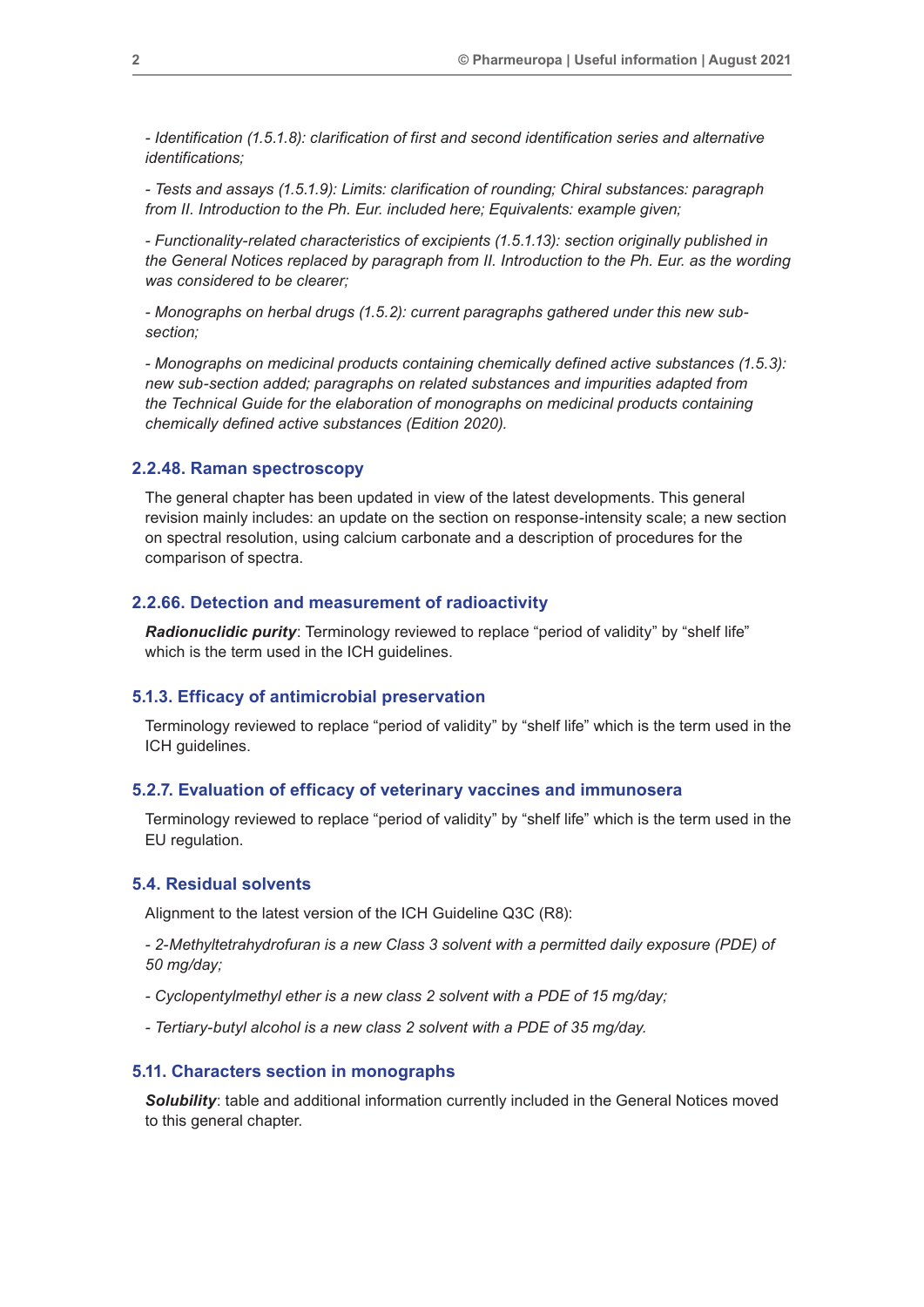#### **5.19. Extemporaneous preparation of radiopharmaceuticals**

*3-11 LABELLING*. Terminology reviewed to replace "period of validity" by "shelf life" which is the term used in the ICH guidelines.

#### **5.22. Names of herbal drugs used in traditional Chinese medicine**

Table updated to include 3 new monographs published in Supplement 10.7.

## GENERAL MONOGRAPHS

#### **Essential oils (2098)**

The general monograph has undergone almost complete revision. The chromatographic profile will be revisited in a subsequent revision.

### **Immunosera for veterinary use (0030)**

*Antimicrobial preservatives*: terminology reviewed to replace "period of validity" by "shelf life" and "period of use after reconstitution / broaching" by "shelf life after reconstitution / broaching" which are the terms used in the ICH guidelines.

#### **Products of fermentation (1468)**

*Identification, tests and assay*: Terminology reviewed to replace "period of validity" by "shelf life" which is the term used in the ICH guidelines.

## **Radiopharmaceutical preparations (0125)**

**Period of validity**: Terminology reviewed to replace "period of validity" by "shelf life" which is the term used in the ICH guidelines.

## **Vaccines for human use (0153)**

Terminology reviewed to replace "period of validity" by "shelf life" and "period of use after broaching" by "shelf life after broaching" which are the terms used in the ICH guidelines.

#### **Vaccines for veterinary use (0062)**

*2-2-1-1. Potency and immunogenicity and 2-2-3 Stability*: Terminology reviewed to replace "period of validity" by "shelf life" which is the term used in the ICH guidelines.

*2-2-2 Antimicrobial preservatives*: Terminology reviewed to replace "period of validity" by "shelf life" and "period of use after reconstitution / broaching" by "shelf life after reconstitution / broaching" which are the terms used in the ICH guidelines.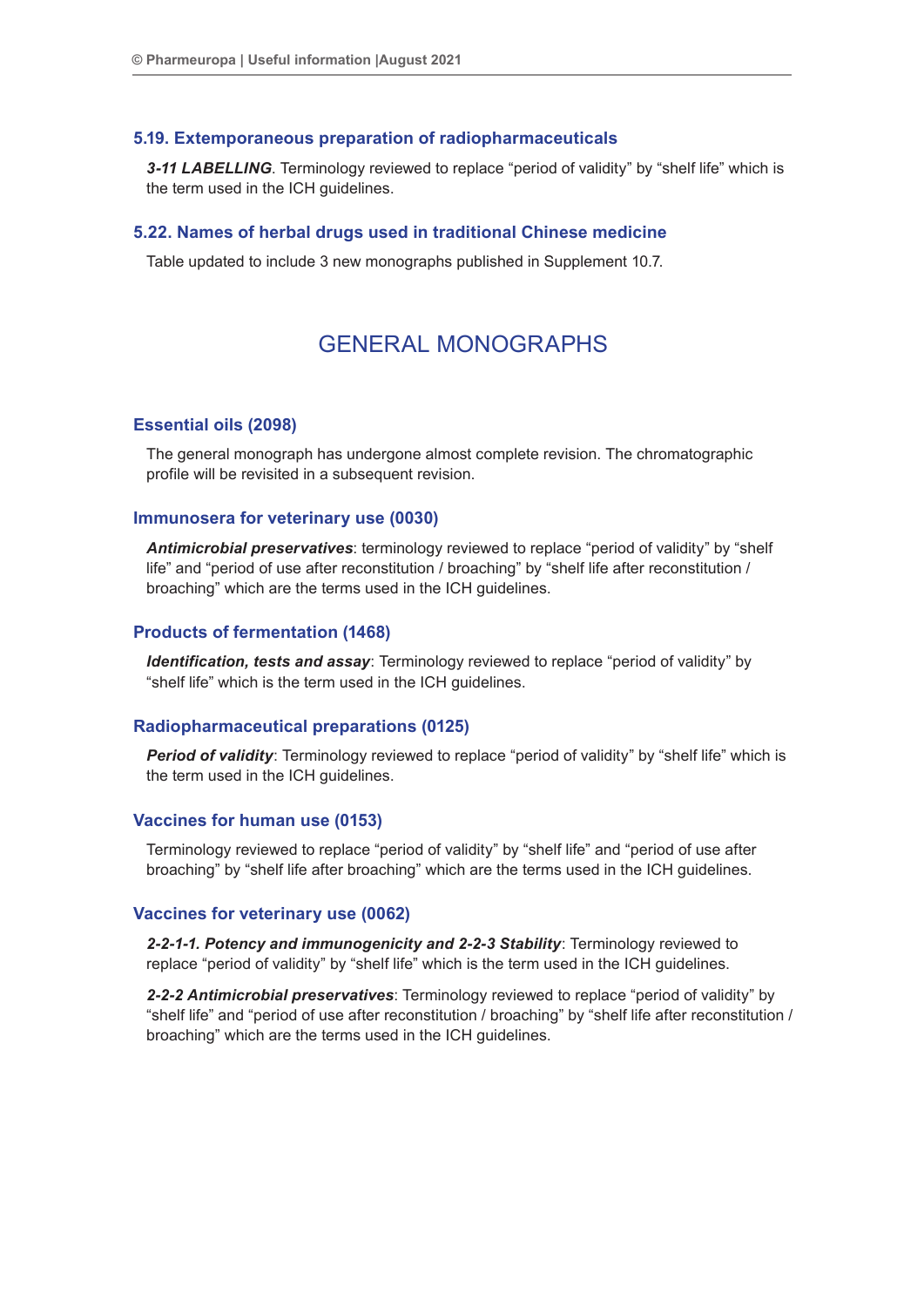## DOSAGE FORMS

### **Liquid preparations for cutaneous application (0927)**

The following tests have been added:

*- Uniformity of delivered dose, for metered-dose liquid preparations intended for a systemic effect: inter-container test (Production) and intra-container test (Tests);*

*- Number of deliveries per container, for metered-dose preparations;*

*- Uniformity of dosage units, for preparations supplied in single-dose containers and intended for a systemic effect.*

A definition for cutaneous foams has been included.

## VACCINES FOR HUMAN USE

#### **Anthrax vaccine for human use (adsorbed, prepared from culture filtrates) (2188)**

**Production**: Terminology reviewed to replace "period of validity" by "shelf life" which is the term used in the ICH guidelines.

## **Diphtheria, tetanus, pertussis (acellular, component), hepatitis B ( rDNA), poliomyelitis (inactivated) and haemophilus type b conjugate vaccine (adsorbed) (2067)**

**Production**: Terminology reviewed to replace "period of validity" by "shelf life" which is the term used in the ICH guidelines.

#### **Haemophilus type b conjugate vaccine (1219)**

**Production**: Terminology reviewed to replace "period of validity" by "shelf life" which is the term used in the ICH guidelines.

#### **Influenza vaccine (live, nasal) (2772)**

*Final lot*: Terminology reviewed to replace "period of validity" by "shelf life" which is the term used in the ICH guidelines.

#### **Measles, mumps and rubella vaccine (live) (1057)**

*Final lot*: Terminology reviewed to replace "period of validity" by "shelf life" which is the term used in the ICH guidelines.

#### **Measles, mumps, rubella and varicella vaccine (live) (2442)**

*Final lot*: Terminology reviewed to replace "period of validity" by "shelf life" which is the term used in the ICH guidelines.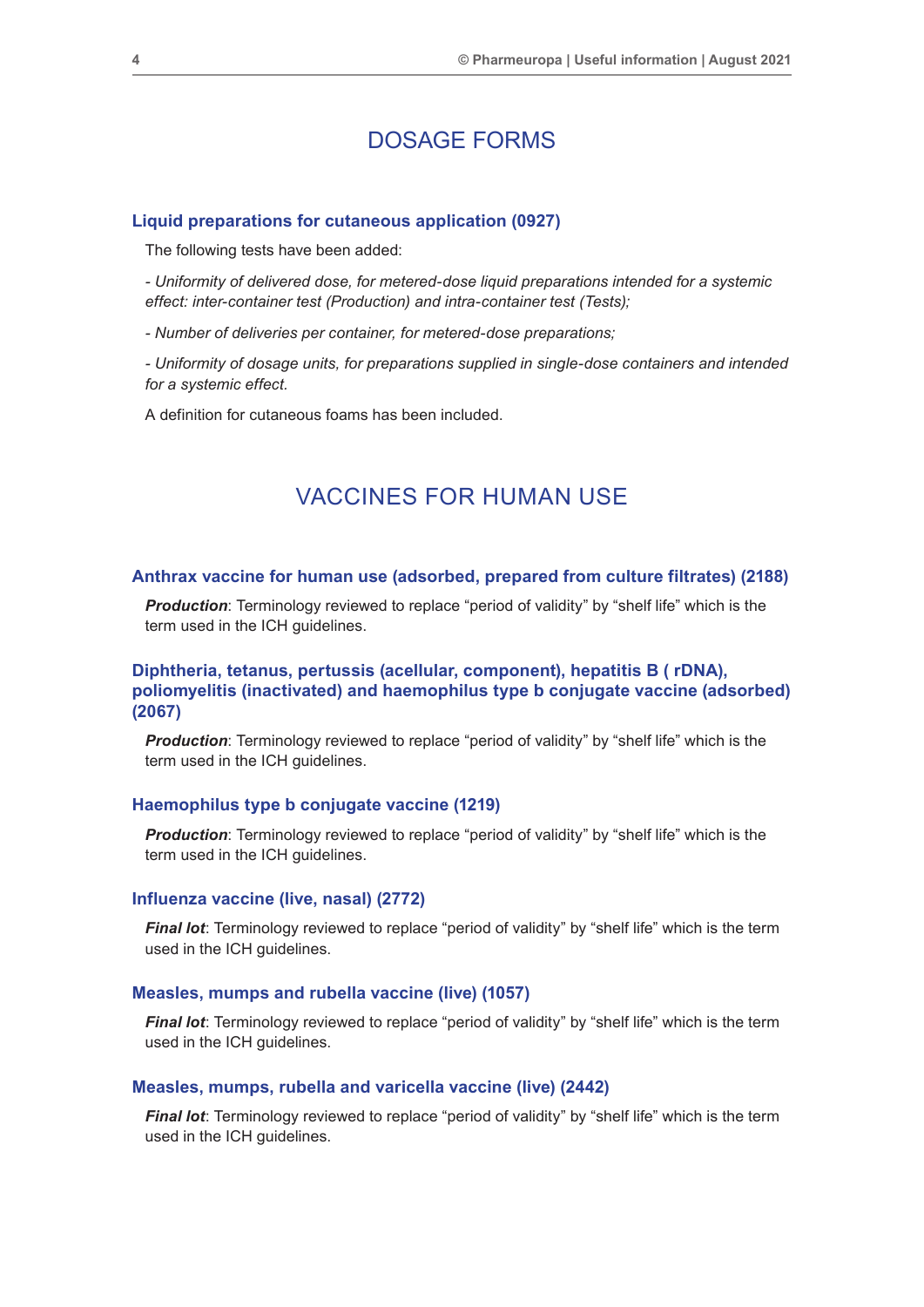### **Measles vaccine (live) (0213)**

*Final lot*: Terminology reviewed to replace "period of validity" by "shelf life" which is the term used in the ICH guidelines.

#### **Mumps vaccine (live) (0538)**

*Final lot*: Terminology reviewed to replace "period of validity" by "shelf life" which is the term used in the ICH guidelines.

#### **Rotavirus vaccine (live, oral) (2417)**

*Final lot*: Terminology reviewed to replace "period of validity" by "shelf life" which is the term used in the ICH guidelines.

#### **Rubella vaccine (live) (0162)**

*Final lot*: Terminology reviewed to replace "period of validity" by "shelf life" which is the term used in the ICH guidelines.

#### **Smallpox vaccine (live) (0164)**

*Final bulk vaccine:* Terminology reviewed to replace "period of validity" by "shelf life" which is the term used in the ICH guidelines.

## HERBAL DRUGS AND HERBAL DRUG PREPARATIONS

#### **Lemon oil (0620)**

**Optical rotation**: path length of the sample cell changed to allow use of standard equipment; limits adapted accordingly.

#### **Mandarin oil (2355)**

*Optical rotation*: path length of the sample cell changed to allow use of standard equipment; limits adapted accordingly.

#### **Senna leaflet dry extract, standardised (1261)**

*Identification*: TLC replaced by HPTLC in accordance with chapter *2.8.25*.

*Assay*: unspecific absorbance assay replaced by more specific LC assay; content limits adapted accordingly.

#### **Sweet orange oil (1811)**

**Optical rotation**: path length of the sample cell changed to allow use of standard equipment; limits adapted accordingly.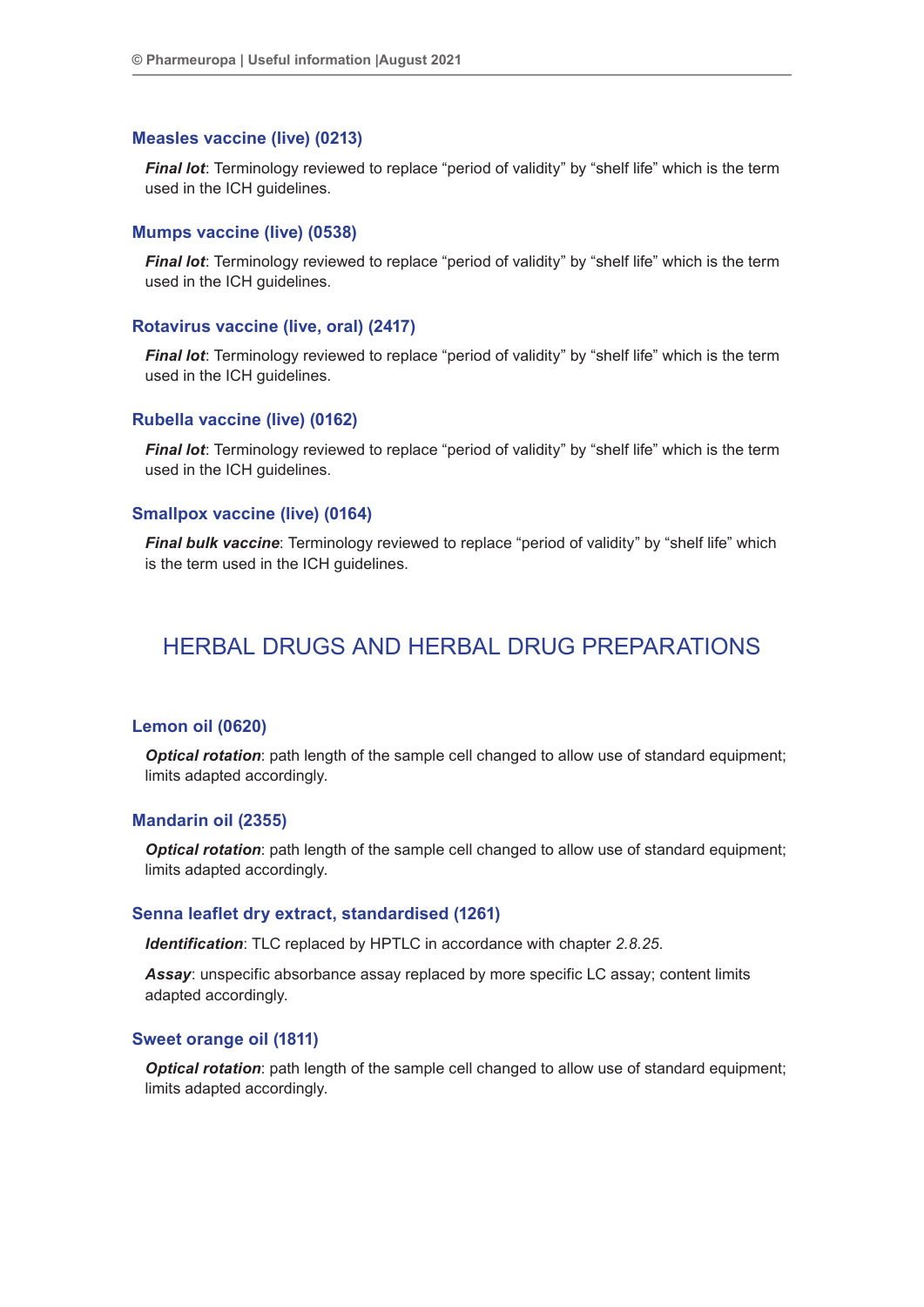## MONOGRAPHS

#### **Alfacalcidol (1286)**

*Related substances*: modification of the preparation of reference solution (d) following the replacement of *alfacalcidol for impurity B identification CRS* by *alfacalcidol impurity B CRS*.

#### **Atorvastatin calcium (2191)**

*Title, graphic formula, molecular formula, definition and characters*: updated since the monograph now covers anhydrous atorvastatin calcium and several hydrates of the substance; lower content limit tightened.

*Identification*: former test C deleted; preparation of residue in test D added.

*Enantiomeric purity*: method optimised; limit updated.

*Related substances*: new LC method now covering 8 new impurities; limits updated.

*Sodium*: AAS method replaced by reference to Determination of elemental impurities (*2.4.20*), thus allowing any method covered by this general chapter.

**Water:** limits modified to take account of the different degrees of hydration now covered by the monograph.

*Assay*: method modified in line with the revision of the test for related substances.

*Storage*: section added.

*Impurities*: section updated.

#### **Cefuroxime axetil (1300)**

*Related substances and impurities*: the status of impurity E has been changed from specified impurity to other detectable impurity.

## **Chlortalidone (0546)**

*Related substances*: gradient adjusted to allow a proper elution of impurity G.

#### **Cyanocobalamin (0547)**

*Test for related substances*: Replacement of the resolution by a peak-to-valley ratio as a system suitability criterion.

#### **Deferasirox (2933)**

As Deferasirox is a chelating agent and amber or dark glass contains iron that leaches out of the glass, the glassware should be clear and low actinic. Corresponding statement has been introduced in line with what is mentioned in the monograph *Deferasirox dispersible tablets (2934)*.

#### **Etomidate (1514)**

*Related substances*: impurities specifications updated to reflect the quality of substances in approved medicinal products on the European market.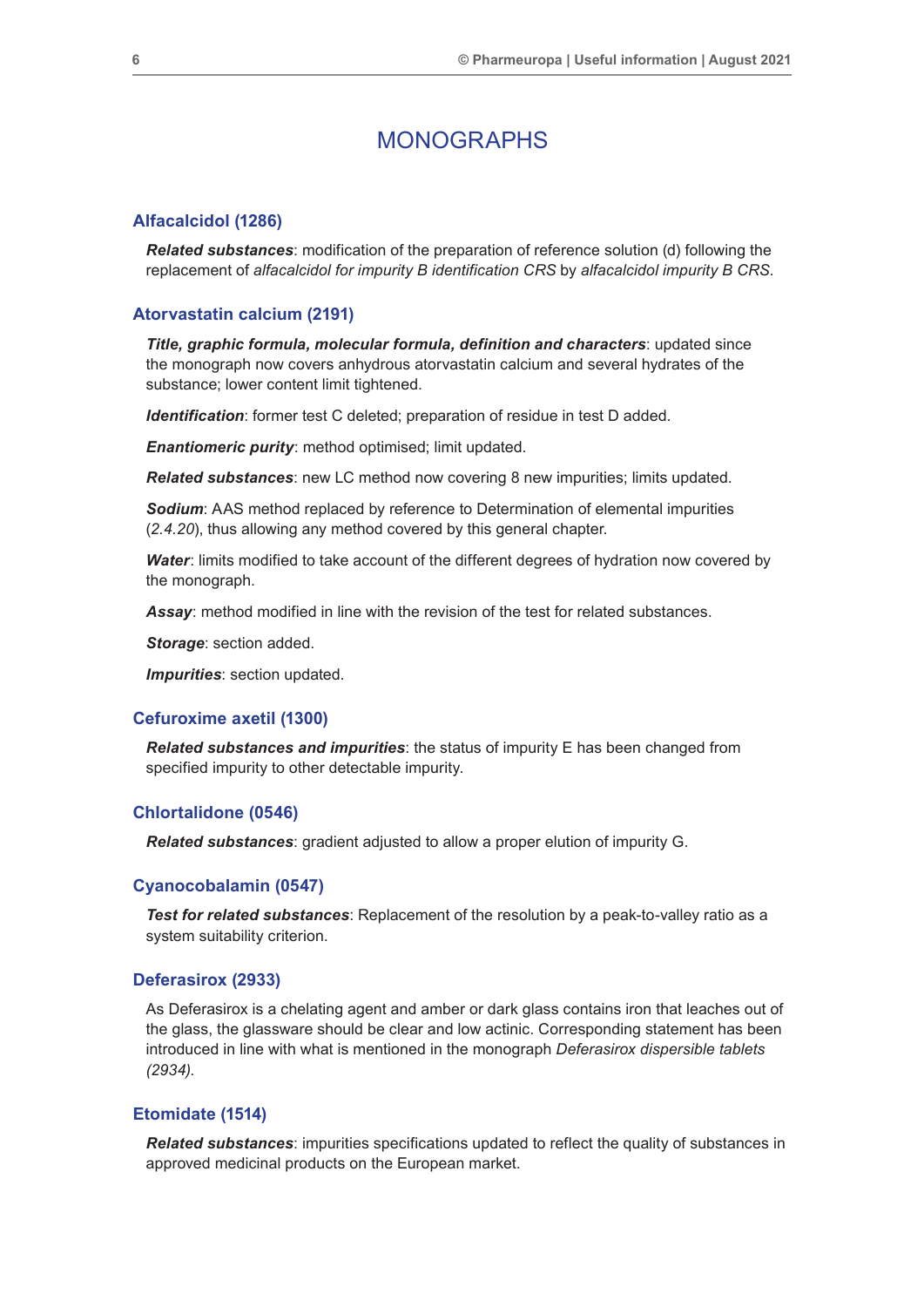## **Flucloxacillin sodium monohydrate (0668)**

**Title:** the degree of hydration has been added.

*Production*: as some manufacturers may not use *N*,*N*-dimethylaniline in their production process, the control of this impurity has been moved from the Tests section to the Production section. Consequently, the requirement to evaluate the potential presence of *N*,*N*dimethylaniline and to validate the production method to demonstrate that it is not detectable above the limit of 20 ppm has been introduced.

*Characters*: the solubility in dichloromethane has been added.

*Specific optical rotation*: the test has been removed as the quality is adequately controlled with the improved method for related substances.

*Related substances*: an improved LC method has been introduced with limits based on the quality of the substance used in the manufacturing of currently approved products.

*N,N-dimethylaniline*: the test has been removed and the control of this impurity is addressed under the new Production section.

*Assay*: a revised method has been introduced based on the improved LC method used for related substances.

*Impurities*: additional impurities have been included and structures modified based on currently available data.

#### **Formoterol fumarate dihydrate (1724)**

*Related substances*: impurities specifications updated to reflect the quality of substances in approved medicinal products on the European market; system suitability criterion amended.

## **Gonadorelin acetate (0827)**

*Related substances*: the incorrect indication of impurity D co-eluting with impurity C was amended and impurity D was reclassified as unspecified impurity in accordance with current batch data. Consequently, the system suitability criterion was adjusted to calculate the resolution between peaks due to impurities C and E.

#### **Human anti-D immunoglobulin (0557)**

**Potency:** Method A (agglutination-based method) requires specialised equipment (AutoAnalyser), which has increasingly become less available in manufacturers' and national laboratories. The monograph has been revised to reflect current practices for determination of potency of human anti-D immunoglobulin and to address the challenges of Method A phasing out. In light of scientific data, method A (AutoAnalyser), method B (competitive enzyme-linked immunoassay) and method C (flow cytometry) are considered interchangeable.

*Production:* The structural integrity of the Fc part of anti-D antibodies plays an important role for product efficacy. In view of reported differences between Fc-stability indicating methodologies, a general requirement has been added outlining demonstration of integrity of the Fc part using a suitable method.

#### **Human anti-D immunoglobulin for intravenous administration (1527)**

*Potency:* Method A (agglutination-based method) requires specialised equipment (AutoAnalyser), which has increasingly become less available in manufacturers' and national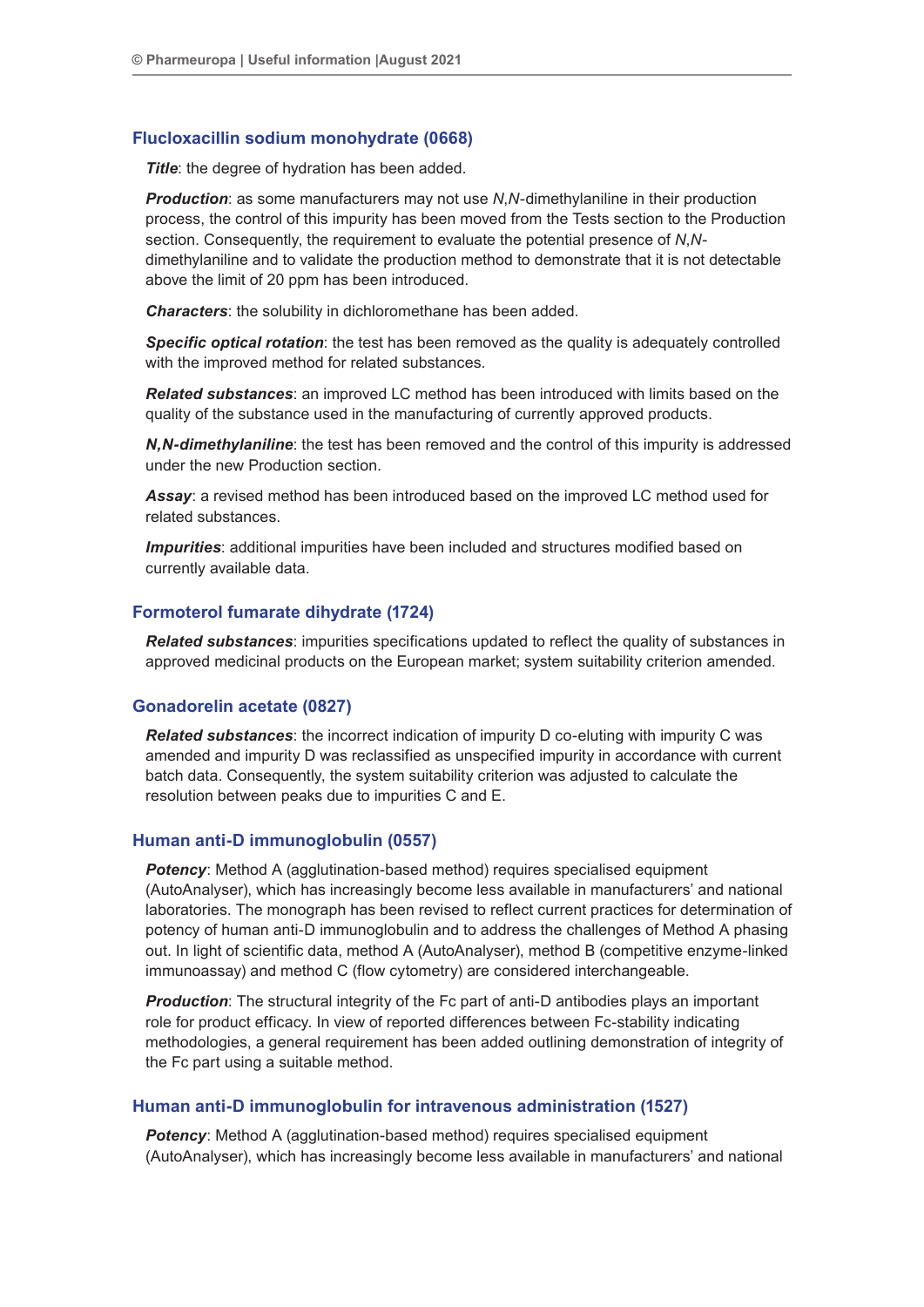laboratories. The monograph has been revised to reflect current practices for determination of potency of human anti-D immunoglobulin and to address the challenges of Method A phasing out. In light of scientific data, method A (AutoAnalyser), method B (competitive enzyme-linked immunoassay) and method C (flow cytometry) are considered interchangeable.

*Production*. The structural integrity of the Fc part of anti-D antibodies plays an important role for product efficacy. In view of reported differences between Fc-stability indicating methodologies, a general requirement has been added outlining demonstration of integrity of the Fc part using a suitable method.

#### **Hyaluronidase (0912)**

The CAS number was deleted as the one previously given in the monograph, which only covers hyaluronidase obtained from mammalian testes, was widely associated with the enzyme also obtained from different sources.

#### **Hypromellose phthalate (0347)**

*Chlorides*: 5 min standing step, protected from light, added.

*Labelling*: black diamonds added to indicate that this is a non-harmonised attribute.

#### **Indapamide (1108)**

Wording of the limit test for impurity A revised.

#### **Marbofloxacin for veterinary use (2233)**

*Related substances*: reference solution (b) adapted to accommodate new CRS strategy.

#### **Methylprednisolone (0561)**

#### *Second identification*:

*- TLC method revised to avoid the use of ether;*

*- intensity of fluorescence added in test D to allow discrimination of the substance from prednisolone.*

*Related substances*: grades of solvents amended in accordance with the Technical Guide (2015).

## **Miconazole (0935)**

*Related substances*: impurities specifications updated to reflect the quality of substances in approved medicinal products on the European market; an explicit criterion for unspecified impurities introduced in line with general monograph *2034 Substances for pharmaceutical use*; system suitability criterion amended.

#### **Miconazole nitrate (0513)**

*Related substances*: impurities specifications updated to reflect the quality of substances in approved medicinal products on the European market; system suitability criterion amended.

#### **Oxytetracycline hydrochloride (0198)**

*Identification B*: wording changed to refer to chromatograms obtained in assay.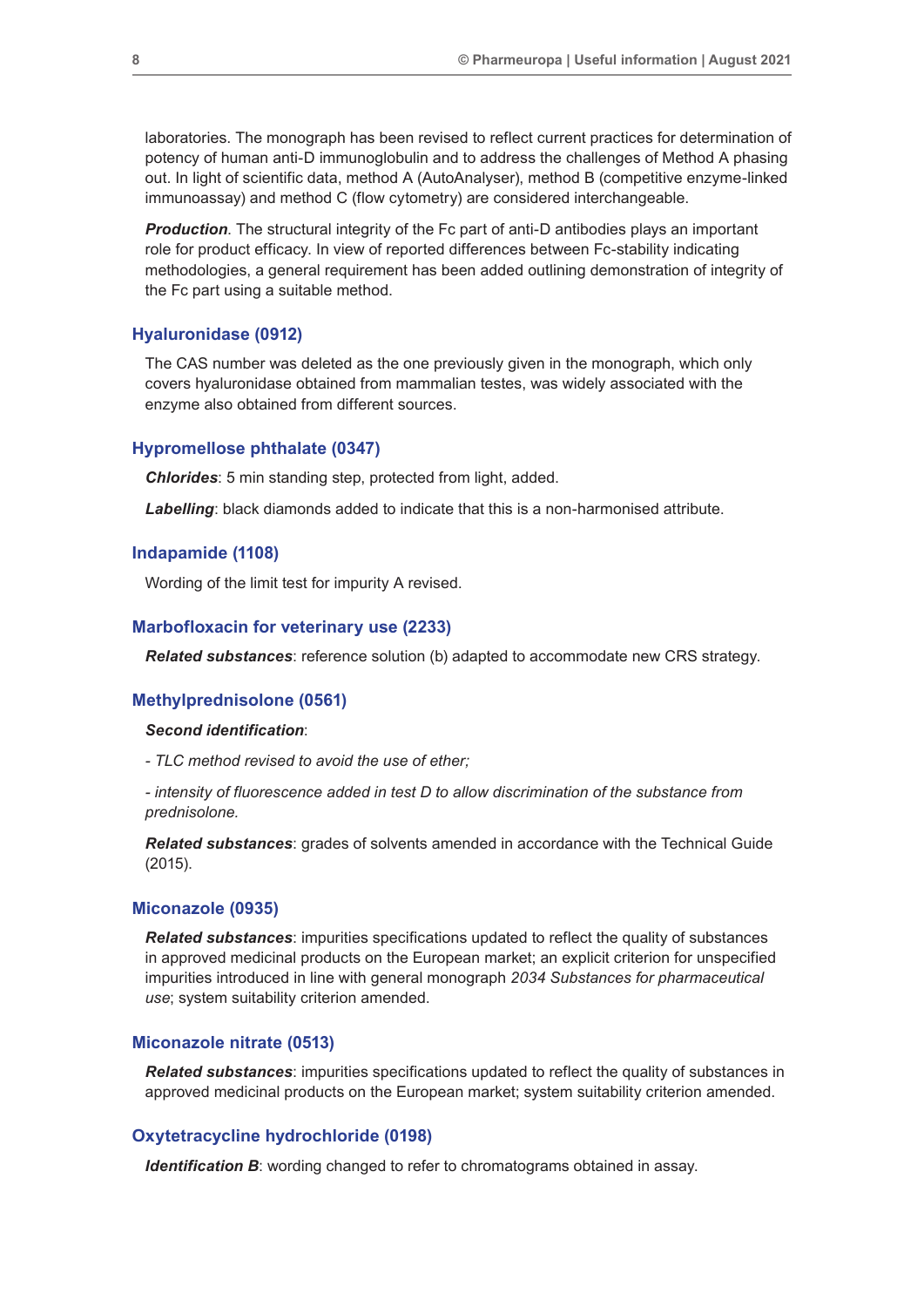*Related substances*: hydrochloric acid replaced by a mixture of acetonitrile and oxalic acid for the preparation of test and reference solutions in order to improve their stability. Peakto-valley ratio given as system suitability requirement adjusted due to the change of solvent. Grades of solvent in mobile phase amended in accordance with Technical Guide (2015).

*Bacterial endotoxins*: test deleted in accordance with Ph. Eur. policy adopted in February 2015 (see Pharmeuropa online, Technical information).

#### **Paracetamol (0049)**

*Related substances*: description of test solution and reference solution containing *paracetamol impurity J CRS* modified in order to ensure appropriate dissolution by dissolving the substances first in methanol; precolumn deleted; column length, diameter and particle size increased to lower back-pressure; refrigerated autosampler introduced to avoid degradation of impurity K; gradient, flow rate and injection volume also modified; new unspecified impurity covered (i.e. impurity O).

*Impurities*: section updated.

#### **Prednisolone acetate (0734)**

*Second identification (test C)*: intensity of the fluorescence added to allow discrimination of the substance from methylprednisolone acetate.

#### **Racecadotril (2171)**

*Related substances*. Preparation of reference solution (b) modified.

#### **Teicoplanin (2358)**

**Chemical structure**: the structure of teicoplanin A<sub>2-1a</sub> component has been revised.

## **Terpin monohydrate (2940)**

*Related substances*: *trans-terpin R* replaced by the corresponding CRS.

#### **Tetracaine hydrochloride (0057)**

*Characters*: solubility in heptane added; melting point statement simplified to a wider range; statement on polymorphism introduced.

*Identification*: need to avoid recrystallisation stressed in test A; test B deleted from first identification since IR is able to discriminate tetracaine hydrochloride from other local anesthetic APIs.

*Related substances*: in the preparation of the test solution, volume and mass are expressed using more significant figures due to the quantitative use of this solution; reagent used to describe stationary phase modified; grade of water used in mobile phase A amended in accordance with Technical Guide (2015); retention time and relative retentions updated; correction factor of impurity B modified; acceptance criteria expressed in quantitative style.

*Assay*: non-volumetric solution of hydrochloric acid now prescribed.

#### **Thiopental sodium and sodium carbonate (0212)**

*Related substances*: reference solution (b) adapted to accommodate new CRS strategy.